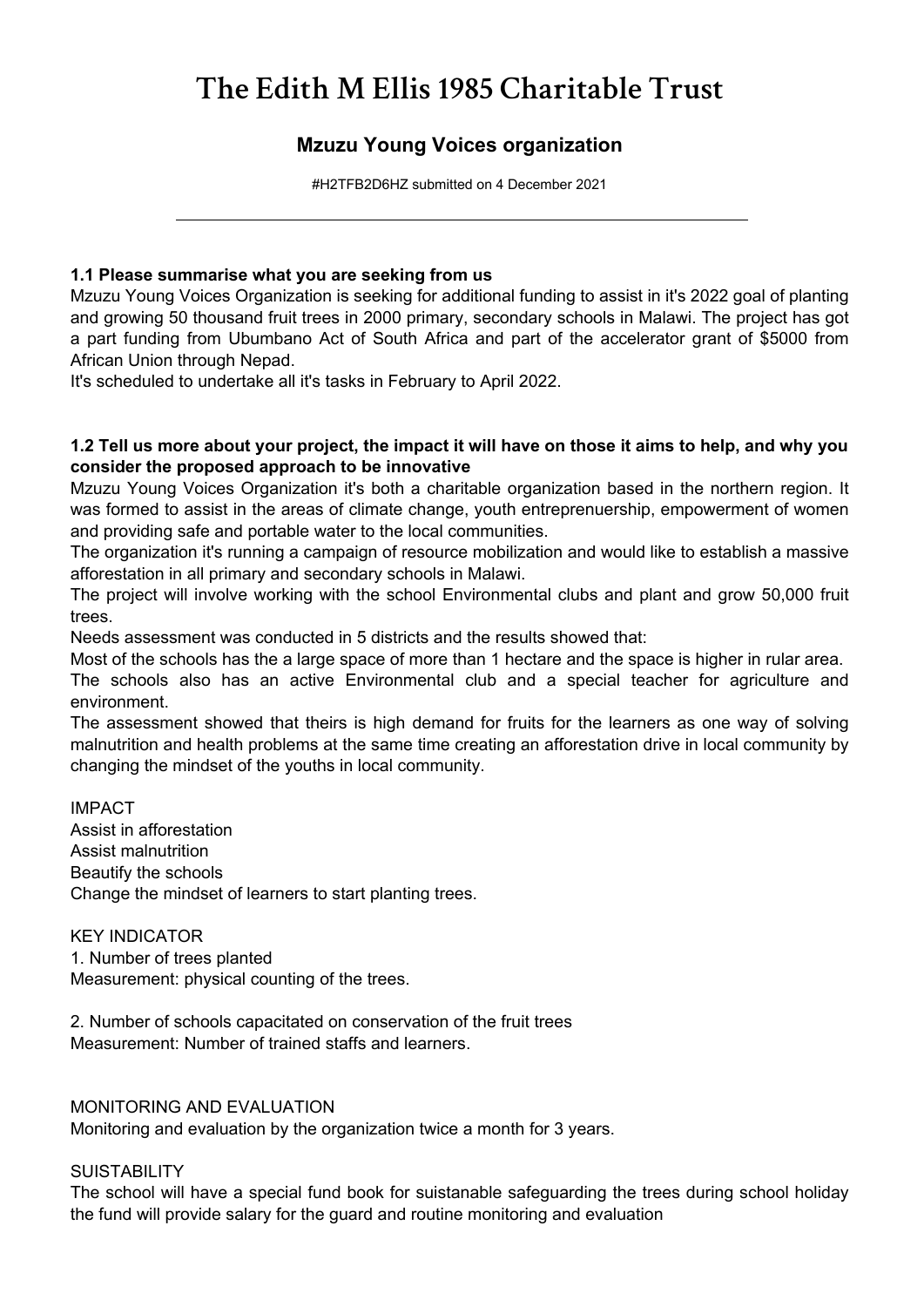#### *1.3 Which grant-giving categories does your project fulfil?*

- *D Climate change mitigation*
- *F Sustainable development*

#### *1.3d Climate change mitigation*

*By planting and growing of trees the climate change will be mitigated.*

*This project will involve partnership with the Malawi forestry department who will assist with the proper spacing, soil type and advisory for the school conservation clubs to understand and take full control of the fruit trees*

#### *1.4 Which country is the project based in?*

*Malawi (MW)*

## *1.5 Will the project continue after initial funding has ended?*

*No*

#### *1.6 How will the project be monitored and evaluated?*

*The project it will be monitored through the already school structures Environmental clubs that are assigned already to the duty of planting fruit trees.*

#### *2.1 Expenditure*

| EXPENDITURE ITEM                  | <b>AMOUNT</b> | <b>NOTES</b> |
|-----------------------------------|---------------|--------------|
| Procurement of 20,000 fruit trees | £0            | 1400         |
| Transport and logistics           | £0            | 800          |
| Forestry and direct labour        | £0            | 800          |
| <b>TOTALS</b>                     | £0            |              |

#### *2.2 Income*

| <b>INCOME SOURCE</b> | <b>TARGET AMOUNT</b> | <b>AMOUNT RAISED</b> | <b>NOTES</b> |
|----------------------|----------------------|----------------------|--------------|
| Ubumbano Act         | £0                   | £0                   | 2000         |
| World connect        | £0                   | £0                   | 9000         |
| Land accelerator     | £0                   | £0                   | 5000         |
| <b>TOTALS</b>        | £0                   | £0                   |              |

*2.3 What is the total amount (in £ sterling) your organisation is requesting from The Edith M Ellis Trust?*

*£2,500*

*2.4 Has your organisation made an application to The Edith M Ellis Trust before? No*

*2.5 Please state your organisation's annual turnover (in £ sterling) £13,000*

*2.6 Do you wish to upload your audited accounts or financial statement? No*